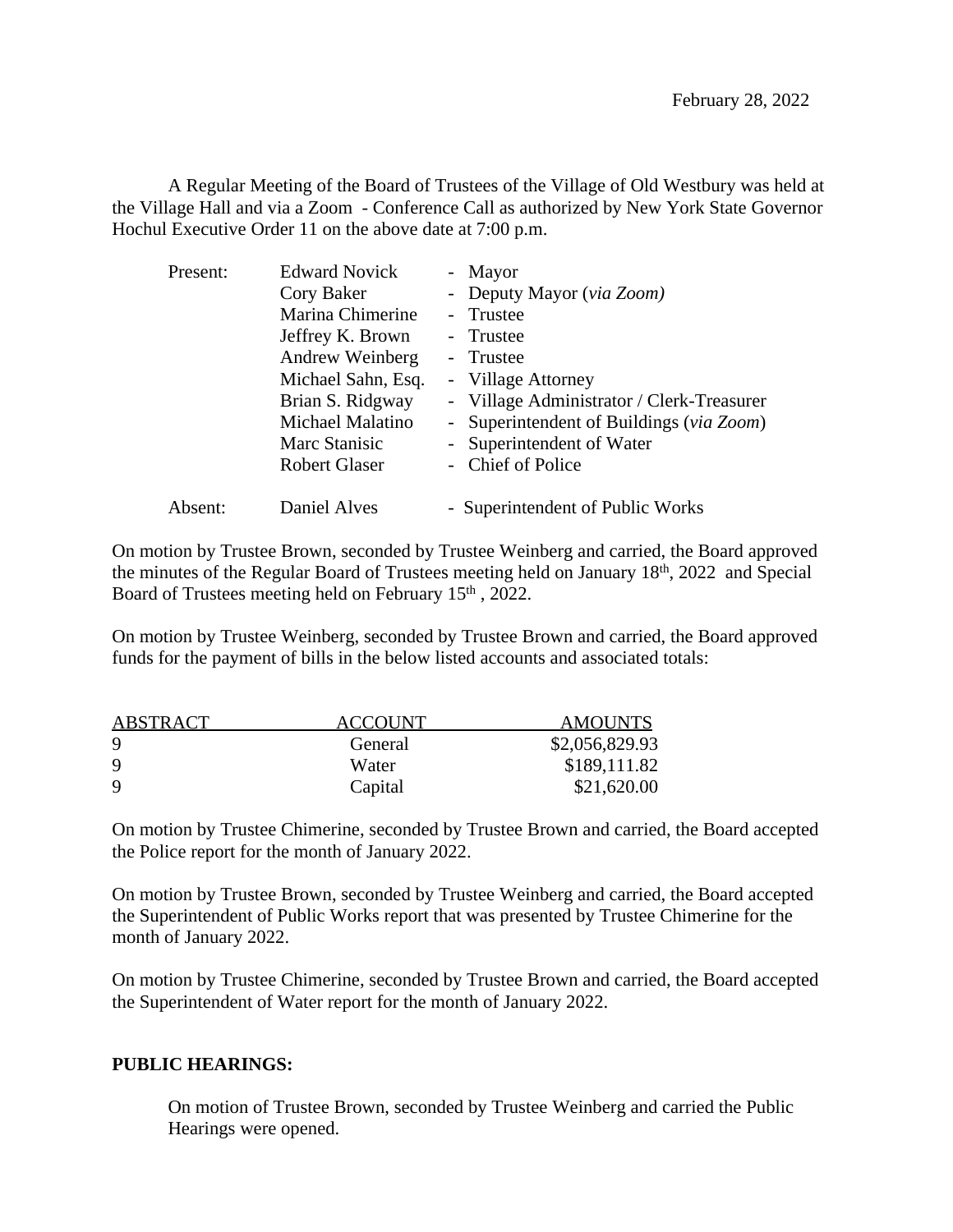- 1. Application of Long Island University to renew it Special Use Permit to operate a parking lot on its C.W. Post Campus. Village Attorney Michael Sahn reported that the University's new General Counsel Elizabeth Cheung-Gaffney and her staff were still reviewing the related files to the application and suggested an adjournment until the March meeting. The Mayor agreed. On motion of Trustee Chimerine, seconded by Trustee Brown and carried, the Board will continue the application.
- 2. *The Mayor stated that the application is still being reviewed by the Village's Zoning Board of Appeals and Planning Board.* On motion by Trustee Weinberg, seconded by Trustee Brown and carried, the Board will *continue* the Application of the Glen Oaks Club located at 175 Post Road to: 1) Construct a 5,774 square foot one story golf instruction facility with indoor hitting bays, locker rooms, lobby with a bar area, and a tennis pro shop; 2) relocate the existing tennis courts and reconfigure the existing outdoor driving range and parking lot; and 3) extend the existing portico at the main entry area.

## **NEW BUSINESS:**

- 1. On motion by Trustee Weinberg, seconded by Trustee Brown and carried, the Board Introduce a Local Law to override the tax levy limit established in General Municipal Law 3-C and to set a Public Hearing date for Monday, March 21, 2022.
- 2. On motion by Trustee Weinberg, seconded by Trustee Brown and carried, the Board authorized *Cullen and Danowski, LLP* to perform the annual Audit of the Village's 457 Deferred Compensation Plan for the year ending December 31, 2021 at a cost of \$4,700.00 **(no increase from the prior year)**
- 3. On motion by Trustee Weinberg, seconded by Trustee Brown and carried, the Board authorized *Appraisal Affiliates, Inc.* Floral Park, New York for Professional Appraisal Services to perform the annual Capital Asset review of the Village at a cost of **\$**2,000 (no increase from the prior year)
- 4. On motion by Trustee Weinberg, seconded by Trustee Brown and carried, the Board authorized *James E. Olivo* for Professional Accounting Services for one year (*January 1, 2022 to December 31, 2022*) at a hourly rate of \$100/per hour. (no increase from the prior year)
- 5. On motion by Trustee Chimerine, seconded by Trustee Brown and carried, the Board authorized *D&B Engineers* to provide Engineering Services for the inspection of the Village's three water storage tanks at a cost of \$3,600.00 as required by the Nassau County Department of Health.